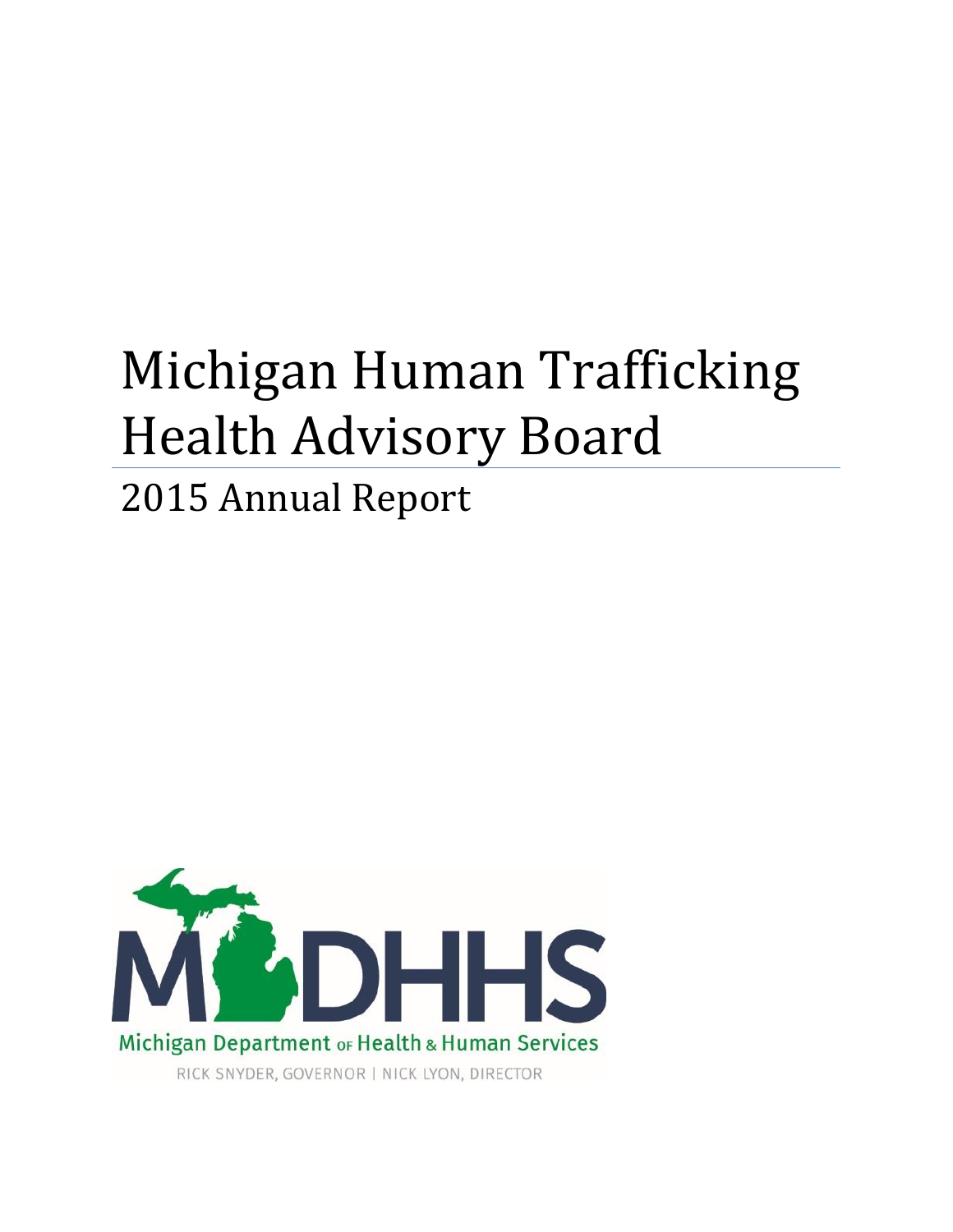Pursuant to Public Act 461 of 2014, the members of the Michigan Human Trafficking Health Advisory Board developed this annual report to detail the Board's activities and recommendations for improving health and mental health services for victims of human trafficking. The report is submitted to the chairs of the committees concerned with health policy of the Michigan Senate and House of Representatives.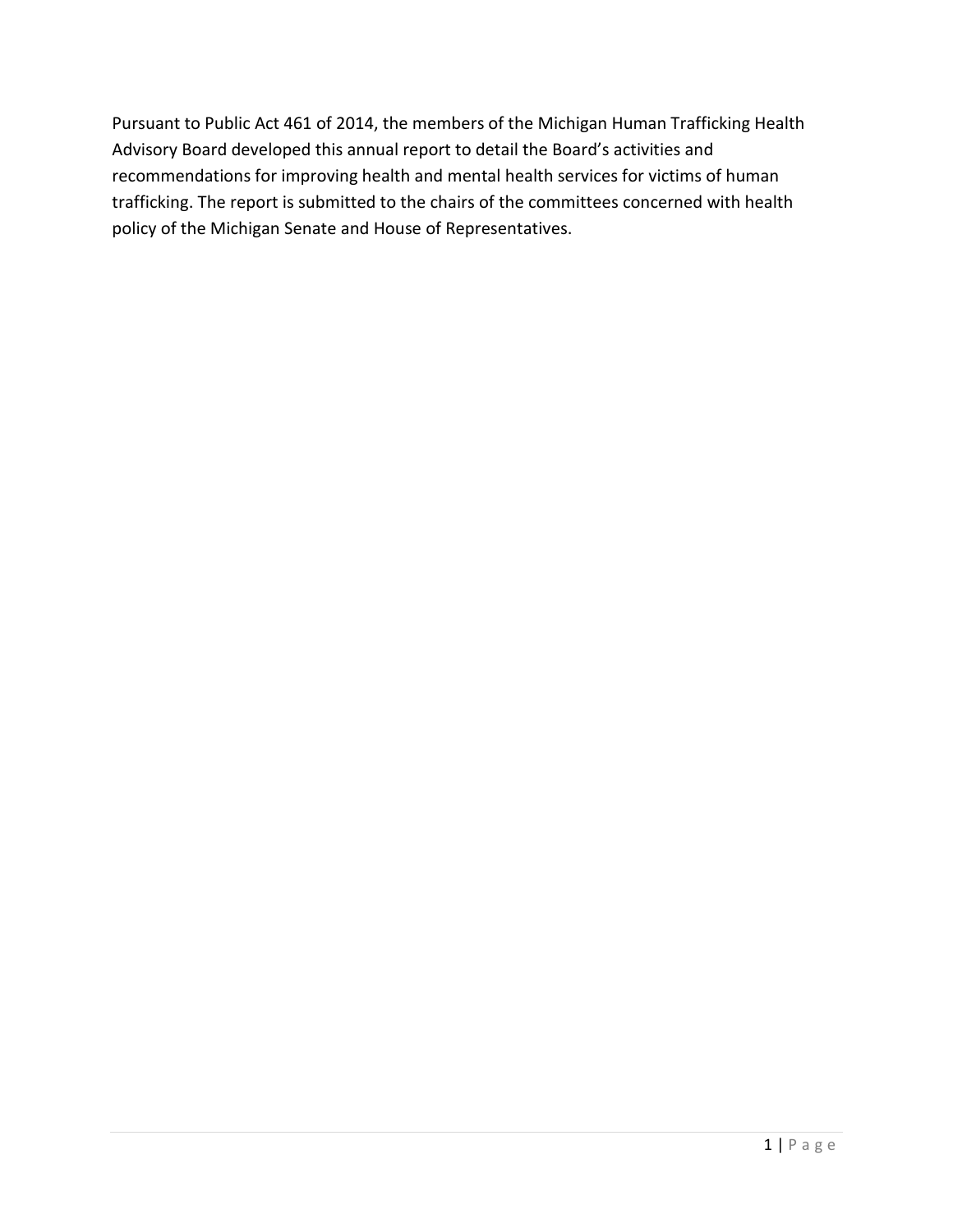# **Board Members**

**Chairperson Erin Diamond**, of Livonia, represents individuals with experience and expertise in the fields of human trafficking prevention and intervention and the treatment of human trafficking survivors.

**Vice Chairperson Elizabeth Hertel**, of East Lansing, is the policy and legislative director at the Michigan Department of Health and Human Services. Ms. Hertel serves as a designated representative from the Michigan Department of Health and Human Services.

**Dr. Jeffrey Jackson**, M.D., of Grand Rapids, represents mental health professionals.

**Sheila Meshinski**, R.N., of Macomb, represents registered professional nurses with experience in an emergency department, emergency room, or trauma center of a hospital.

**Dr. Dena Nazer**, M.D., of Detroit, represents individuals licensed to practice medicine and was recommended by the Speaker of the House.

**Brigette Robarge**, of Belleville, represents human trafficking survivors.

**Ruth Rondon**, of Wyoming, represents human trafficking survivors.

**Dr. Subburaman Sivakumar**, M.D., of Northville Township, represents individuals licensed to practice medicine and was recommended by the Senate Majority Leader.

**Steve Yager**, of Lansing, is executive director of the Children's Services Agency at the Michigan Department of Health and Human Services. Mr. Yager serves as a designated representative from the Michigan Department of Health and Human Services.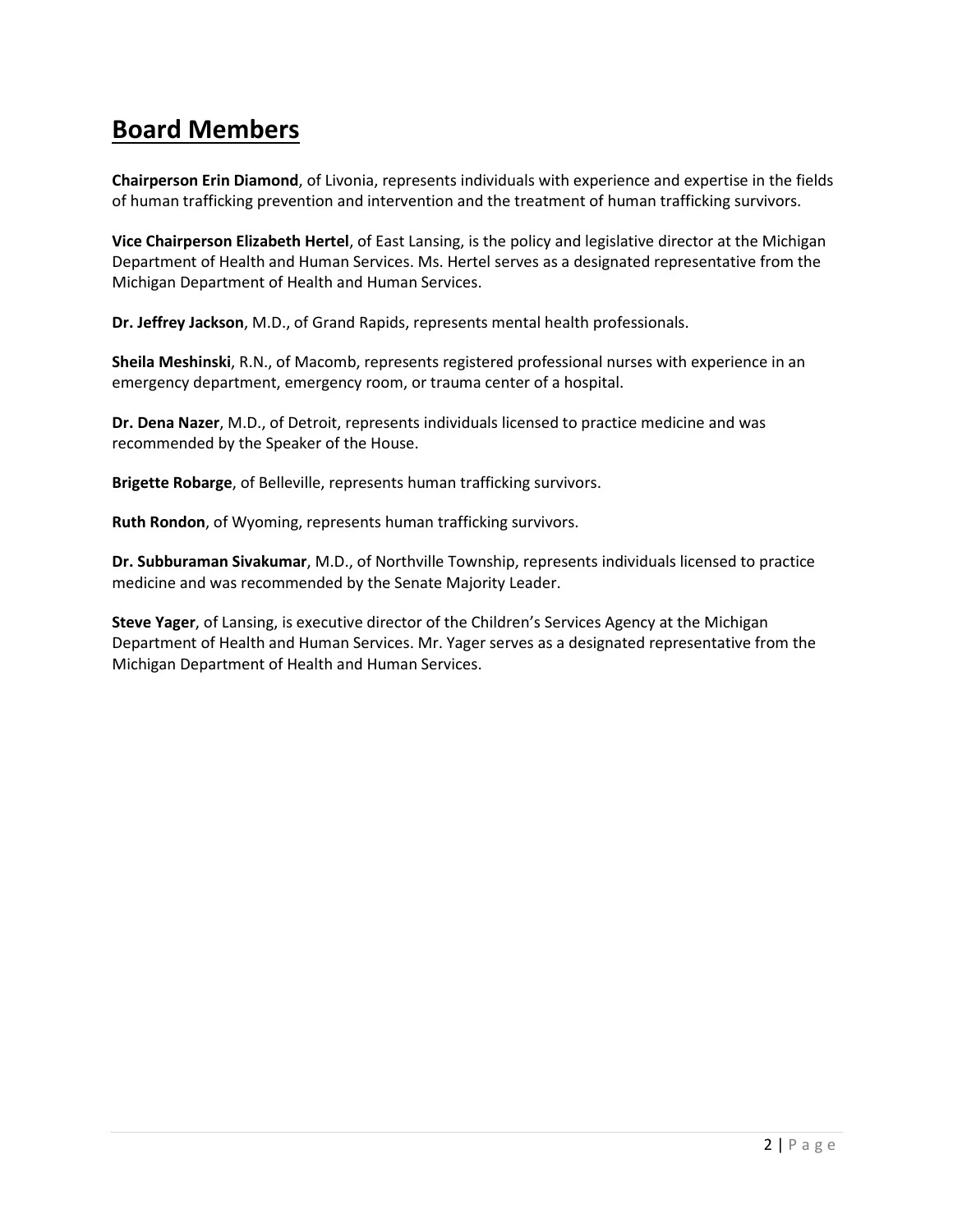# Contents

<span id="page-3-0"></span>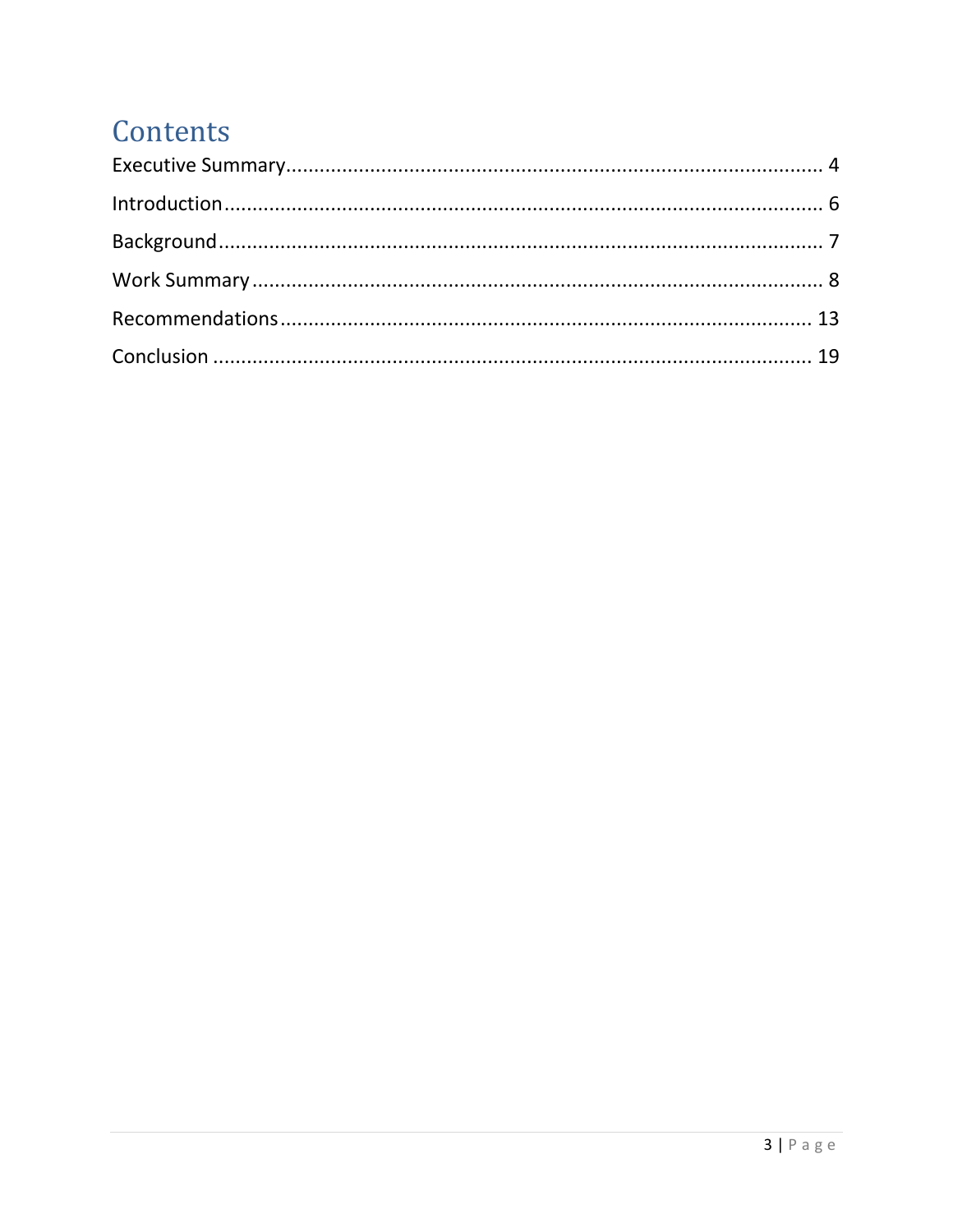# **Executive Summary**

Human trafficking is the recruitment, harboring, transporting, providing, or obtaining of a person for compelled labor or commercial sex acts through the use of force, fraud, or coercion, or if the individual induced to perform a commercial sex act is under 18 years old. In other words, human trafficking is modern slavery. Human trafficking exists in every state across the country, including Michigan. Victims of human trafficking can be anyone—male or female, child or adult, domestic or international.

Human trafficking is also a health problem, and the healthcare community can play an integral role in stopping it. Healthcare professionals need the training and tools to properly identify, treat, and connect victims with community resources.

In October 2014, Governor Rick Snyder signed into law a package of bills specifically geared toward strengthening statewide efforts to combat human trafficking. One of these bills created the Michigan Human Trafficking Health Advisory Board, a public advisory body comprised of health and mental health professionals, human trafficking prevention experts, government agency representatives, and survivors of human trafficking. The Michigan Human Trafficking Health Advisory Board's mission is to improve the quality of and access to health and mental health services for victims of human trafficking.

This is the Board's inaugural annual report to the legislature on its activities. The report includes a summary of the Board's work in 2015 and recommendations from the Board for future projects.

#### **Work Summary:**

- 1. Developing a human trafficking protocol for hospitals and emergency departments
- 2. Partnering with the social work program at Eastern Michigan University to create a Michigan human trafficking resource guide
- 3. Collaborating with the Michigan Human Trafficking Commission to identify and recommend training for healthcare professionals
- 4. Collaborating with Children's Protective Services to update and revise the *Human Trafficking Of Children Protocol*
- 5. Developing a survey to gather information about victim services
- 6. Organizing a statewide calendar of human trafficking training and education events for healthcare professionals

#### **Recommendations:**

- Develop and implement a standardized human trafficking protocol for hospitals and emergency departments
- Implement a screening tool for child victims at Child and Adolescent Health Centers
- Improve training for mental health professionals and create a directory of mental health professionals with expertise on human trafficking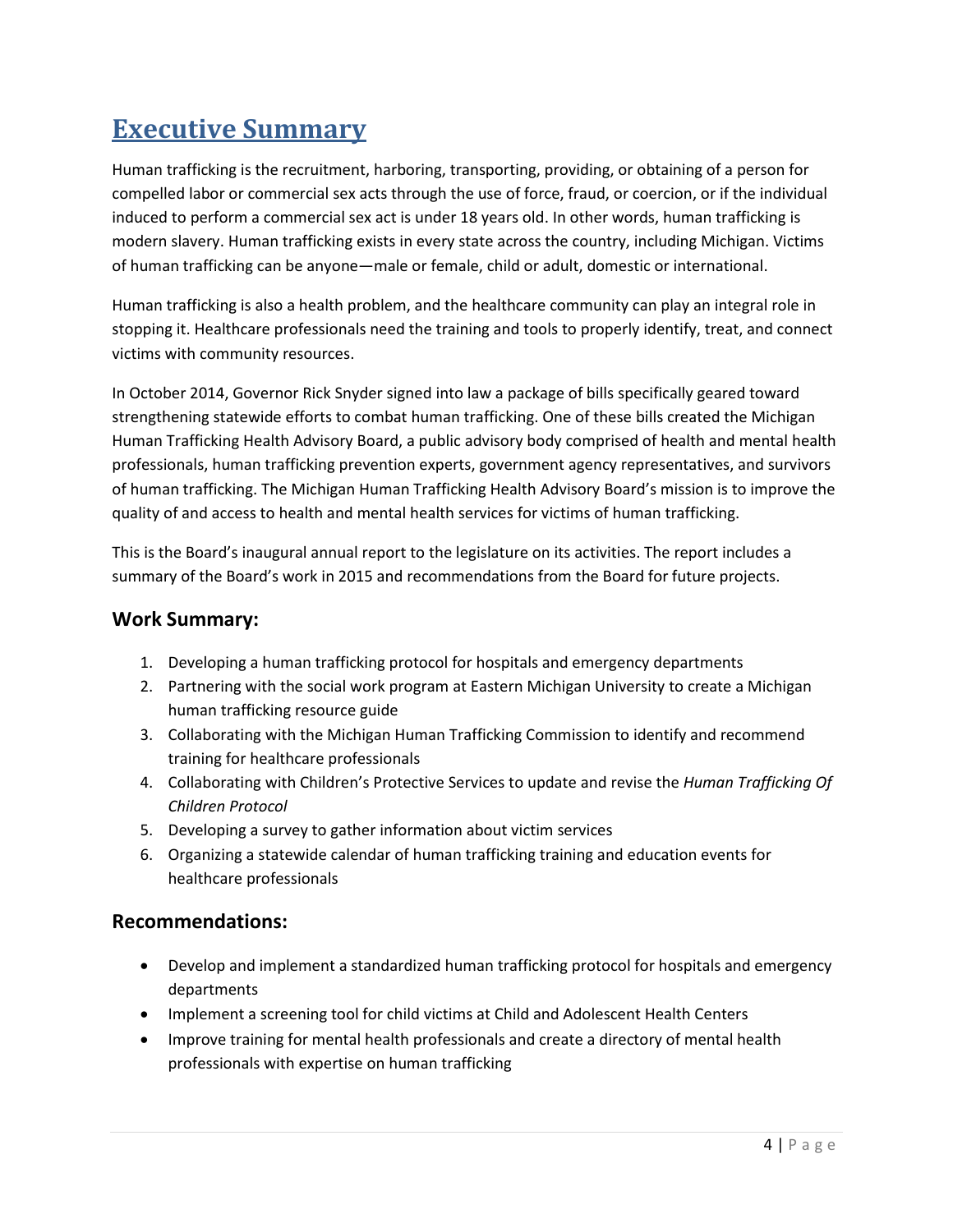- Partner with state healthcare organizations and associations to create a coordinated statewide human trafficking awareness campaign for healthcare professionals
- Create a directory of shelters and housing locations that are properly trained to accommodate victims of trafficking
- Improve access to life skills training for victims aging out of youth programs
- Work with Michigan State Housing and Development Authority (MSHDA) to improve access to housing assistance for trafficking victims
- Create and distribute a resource guide for victims
- Partner with substance use disorder treatment programs to develop a coordinated service plan for trafficking victims
- Encourage victim service providers to list themselves externally on the National Human Trafficking Resource Center's website
- Partner with Michigan's Human Trafficking Court to ensure court-ordered services for trafficking victims are trauma-informed and victim-centered
- Work with current labor trafficking awareness efforts to educate healthcare professionals on the health effects of labor trafficking
- <span id="page-5-0"></span>• Identify federal grants and other funding sources for improving health services for trafficking victims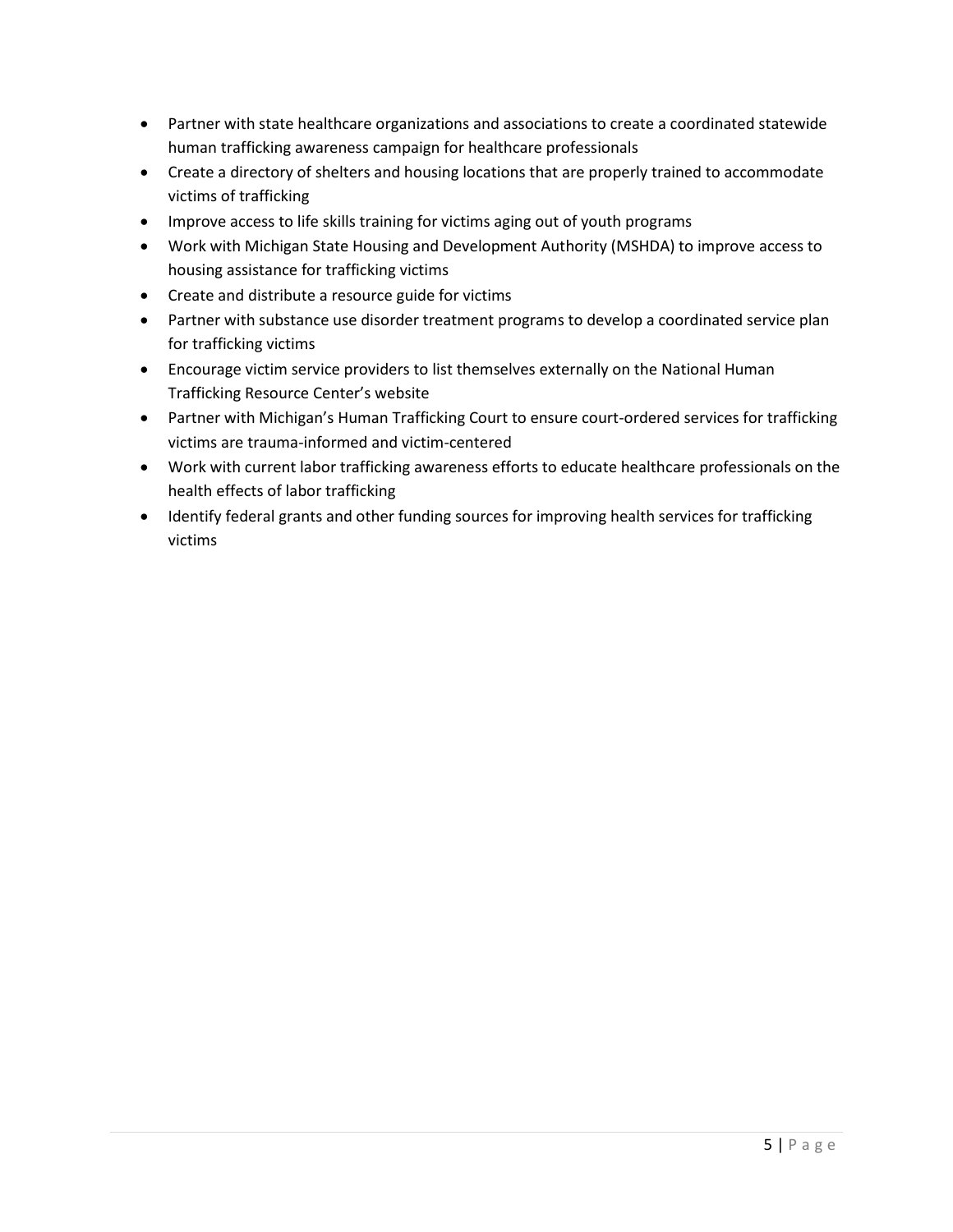# **Introduction**

In 2013, the Michigan Commission on Human Trafficking was created to study human trafficking in Michigan and develop recommendations for a comprehensive approach to the issue. A 21-bill legislative package overhauling the human trafficking chapter in Michigan's laws was developed from the Commission's recommendations, and the bills were signed into law by Governor Snyder in 2014.

One of these bills, Public Act 461 of 2014, established the Michigan Human Trafficking Health Advisory Board within the (now) Michigan Department of Health and Human Services. The 9-member board is comprised of representatives from state government health and family services agencies, medical professionals, human trafficking survivors, and human trafficking prevention and intervention experts. Public Act 461 of 2014 charges the Board with five essential duties:

- Collect and analyze information about available health services for trafficking survivors;
- Identify government agencies that are involved with issues related to human trafficking and coordinate the dissemination of information about health services to trafficking survivors;
- Meet with local health agencies to review health services and establish a program to make survivors more aware of available services;
- Establish a program to improve public awareness about available health services for survivors; and
- Review existing state laws and administrative rules relating to health services for survivors.

<span id="page-6-0"></span>The following report gives a summary of the Human Trafficking Health Advisory Board's work in 2015. The Board held its first meeting in June of last year and met three times in 2015. In addition, members of the Board participated in workgroups focused around each of the Board's five statutory charges. To promote continuity between the work of the 2013 Commission and the Board, work by the Board in 2015 was based on recommendations from the Commission. Each project listed below directly correlates to or builds upon a recommendation from the Commission's 2013 report. In addition, the report also includes a list of the Board's recommendations for improving health services for victims. The Board plans to use these recommendations as a guide for its work in the future.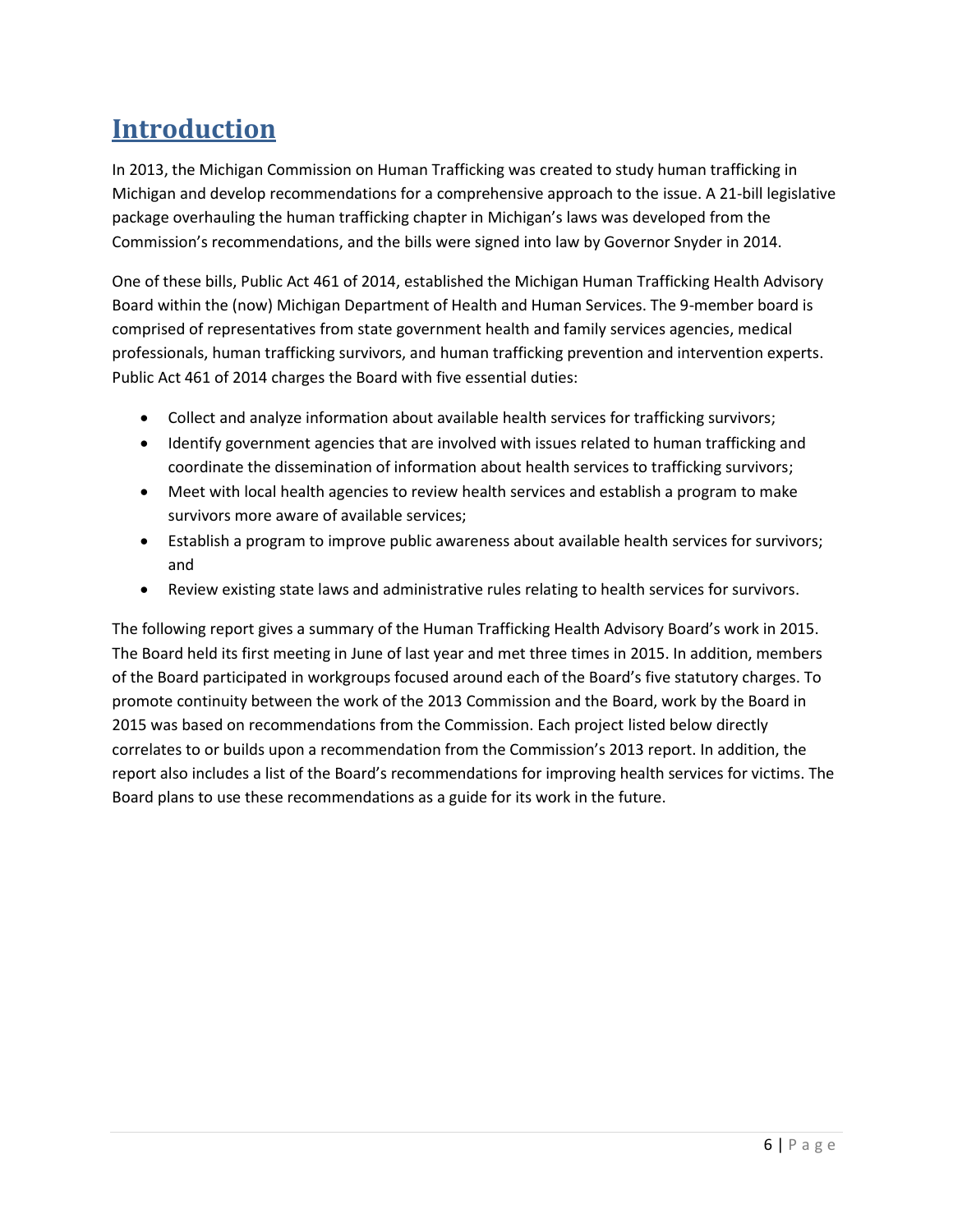# **Background**

The issue of human trafficking has received increased attention by the public in recent years. While the number of human trafficking cases in the United States remains unclear, we know that people are being trafficked in communities—large and small, affluent and poor, rural and urban—across the country. Members of our communities are being exploited at the hands of profiteers and robbed of their most fundamental right—freedom. Michigan is no exception to this crime.

Human trafficking is no longer considered solely a law enforcement issue but is now seen as a health issue, as well. Experts on human trafficking emphasize that healthcare professionals play an important role in both identifying and assisting victims of trafficking. Studies have shown that a majority of human trafficking victims report seeing a healthcare professional at some point while being trafficked. Unfortunately, healthcare professionals may lack the knowledge or training to identify them. We must change this. Every day healthcare professionals have an opportunity to empower victims to leave their traffickers, and we should give them the tools and training necessary to do this.

<span id="page-7-0"></span>However, the healthcare professional's role does not end once a victim has been identified. Viewing human trafficking from a health perspective means recognizing the unique health effects that trafficking has on its victims. Trafficking not only affects physical health but can leave mental and emotional scars that persist long after visible wounds have healed. The needs of trafficking victims are complex, and the factors affecting physical, mental, and emotional health are interrelated. To properly address these complex needs, the healthcare community should collaborate with other resources and providers in the community to assist victims. The Human Trafficking Health Advisory Board recognizes this need for cooperation and the Board has made a conscious effort to partner with other government agencies, community non-profits, healthcare organizations, and, most importantly, survivors of human trafficking. No one person, provider, or organization can address all of the needs of trafficking victims, but through education, training, and coordination we can walk alongside victims and offer them the chance to move forward in their journey to living healthy, self-determining lives.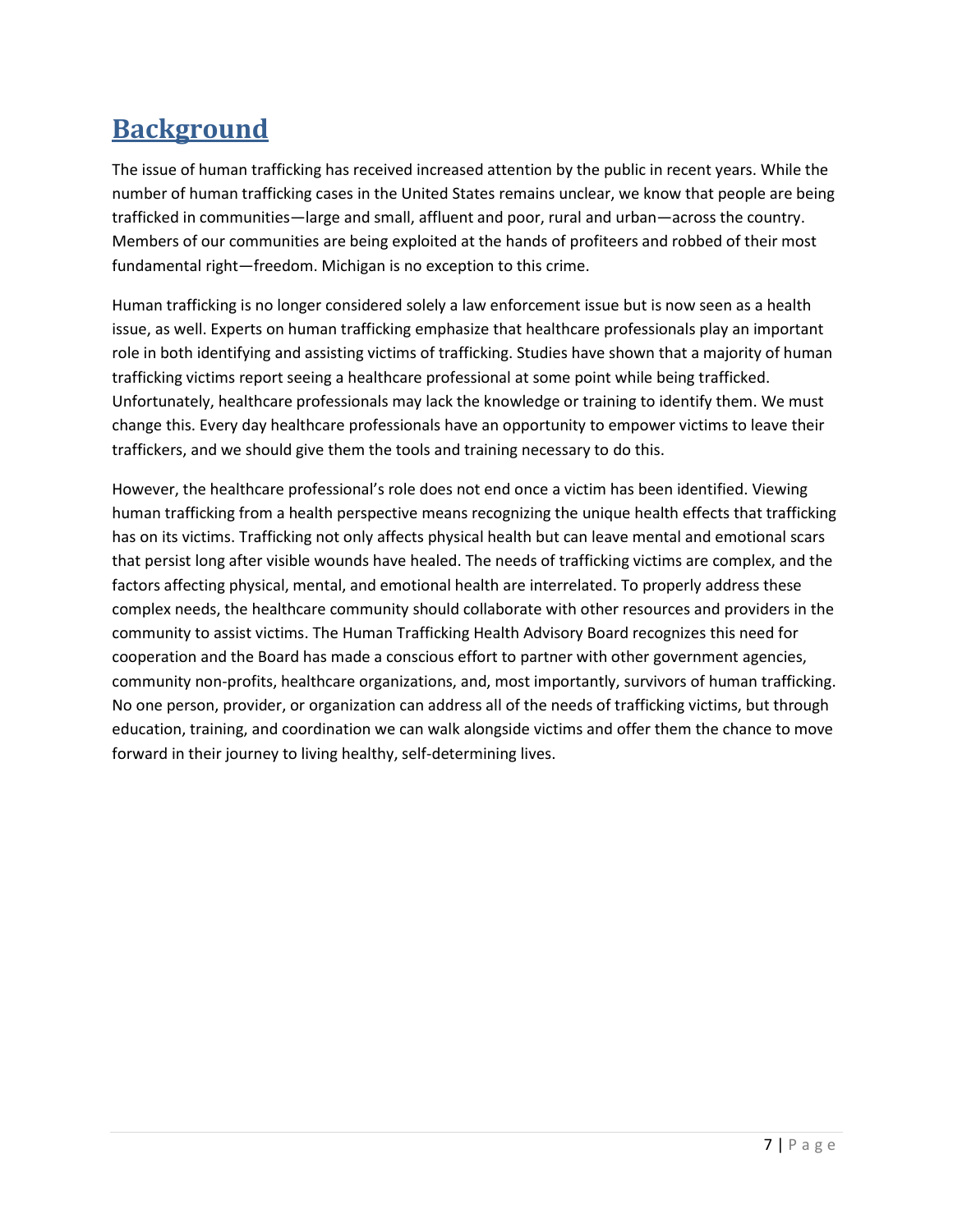# **Work Summary**

#### **Work Item 1: Developing a human trafficking protocol for hospitals and emergency departments**

#### **2013 Michigan Human Trafficking Commission Recommendation**

*Develop a Standardized Human Trafficking Victim Assessment Tool: Michigan should develop a standardized assessment tool for practitioners likely to interact with human trafficking victims. The development of such a tool will help collect more accurate human trafficking data and address the problems of underreporting and failure to self-identify. It will also ensure that appropriate services are offered at an earlier stage of treatment. When developing a Michiganspecific tool, the Commission recommends involving a broad cross-section of practitioners, specialists, academicians, and anti-trafficking advocates. It also recommends that the tool be field tested in a pilot program using law enforcement and providers who have experience working with trafficking victims.* 

The 2013 Michigan Human Trafficking Commission recommended developing a standard assessment tool for identifying victims of human trafficking. The tool would be consistent for all practitioners who are on the "front lines" and likely to come into contact with trafficking victims. Healthcare professionals are some of the most likely "front line" providers to interact with trafficking victims and could benefit greatly from a standardized assessment tool. Unfortunately, no such tool is being consistently used across Michigan.

However, in addition to an identification tool, healthcare professionals need a protocol to guide them through the appropriate steps of caring for a trafficking victim. While some healthcare providers may be aware of the signs of human trafficking, very few know how to properly treat victims or what resources are available for them in the community. To address this, the Board is researching the possibility of developing a human trafficking protocol model that can be recommended to hospitals and emergency rooms.

The Board is studying cases of human trafficking protocols that have been implemented at hospitals and emergency departments across the country, and several examples are promising for Michigan. In Kansas, Via Christi Health, a national leader in the field of providing healthcare for trafficking victims, implemented one of the nation's first human trafficking protocols for its healthcare professionals in 2014. Their protocol includes "red flags" of human trafficking and a four step process for the caregiver to follow if they suspect their patient might be a victim. The protocol is easy to understand, simple, and convenient. Similar to many hospitals' protocols for domestic violence, Via Christi's human trafficking protocol is an inconspicuous pamphlet that healthcare professionals can keep nearby to discreetly consult. In Maryland, government agencies, anti-human trafficking organizations, and Baltimore's Mercy Hospital have partnered to pilot a human trafficking protocol.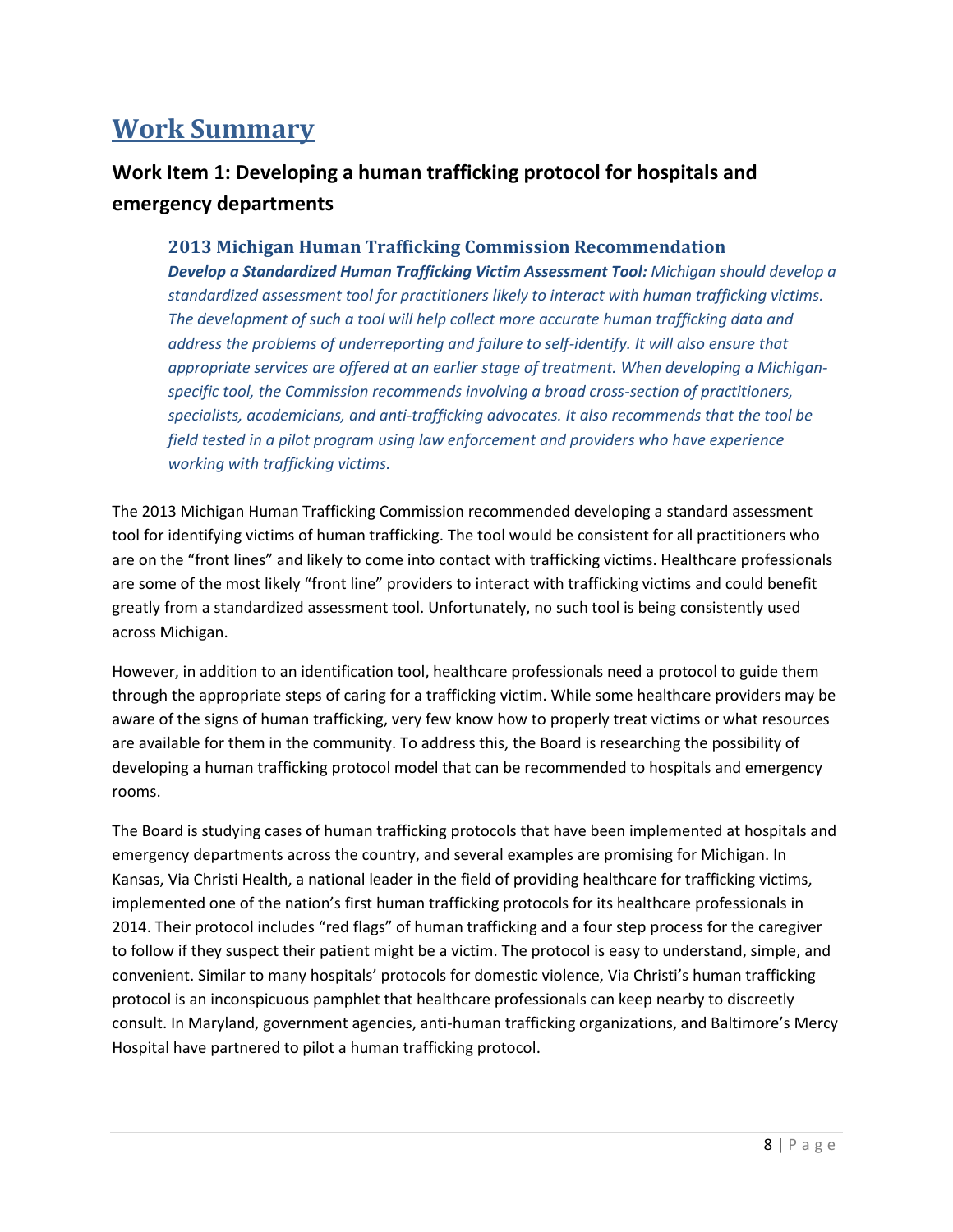The Board plans to continue meeting with human trafficking experts and healthcare professionals to explore the possibility of a pilot protocol in 2016.

## **Work Item 2: Partnering with the social work program at Eastern Michigan University to create a Michigan human trafficking resource guide**

#### **2013 Michigan Human Trafficking Commission Recommendation**

*Identify Existing Federal and Private-Sector Trafficking Awareness Resources: The Commission recommends the identification of existing federal and private-sector trafficking awareness resources that can be printed and distributed by law enforcement, community groups, trade associations, faith-based organizations, and individuals.*

The Commission's 2013 report highlights the difficulty many service providers encounter when trying to communicate with each other and coordinate services. Michigan has a network of coalitions and task forces on human trafficking across the state, but organizations that work with trafficking victims still lack a common resource to identify other organizations and services. The lack of a common resource guide with information on the services and organizations for trafficking victims can prevent coordination between providers and cause organizations to spend resources duplicating services. In addition, a resource guide will help providers identify gaps in services in their community. Similarly, the lack of a common resource guide has made it more difficult for victims to locate and access services. Victims are often stuck trying to navigate a complex web of resources, programs, and organizations. The lack of information about services can also discourage victims from leaving their trafficking situation or convince them that services for trafficking victims are not available.

To address this problem, the Board has partnered with the social work program at Eastern Michigan University to develop a comprehensive resource guide for victims of human trafficking. The guide will be developed to help victims and service providers identify and connect with services like case management; education and life skills training; housing—both short and long term; hotlines and crisis centers; legal and immigration assistance; physical, emotional, and mental health services; and substance use disorder treatment.

# **Work Item 3: Collaborating with the Michigan Human Trafficking Commission to identify and recommend training for healthcare professionals**

#### **2013 Michigan Human Trafficking Commission Report Recommendation** *Medical Professionals Should Receive Basic Human Trafficking Training: The Commission recommends that all medical professionals receive at least basic-level human trafficking training. This training will assist medical professionals in recognizing human trafficking and to appropriately respond to victim needs.*

The 2013 report by the Michigan Human Trafficking Commission emphasized the need for medical professionals to receive human trafficking training. The report mentions how most healthcare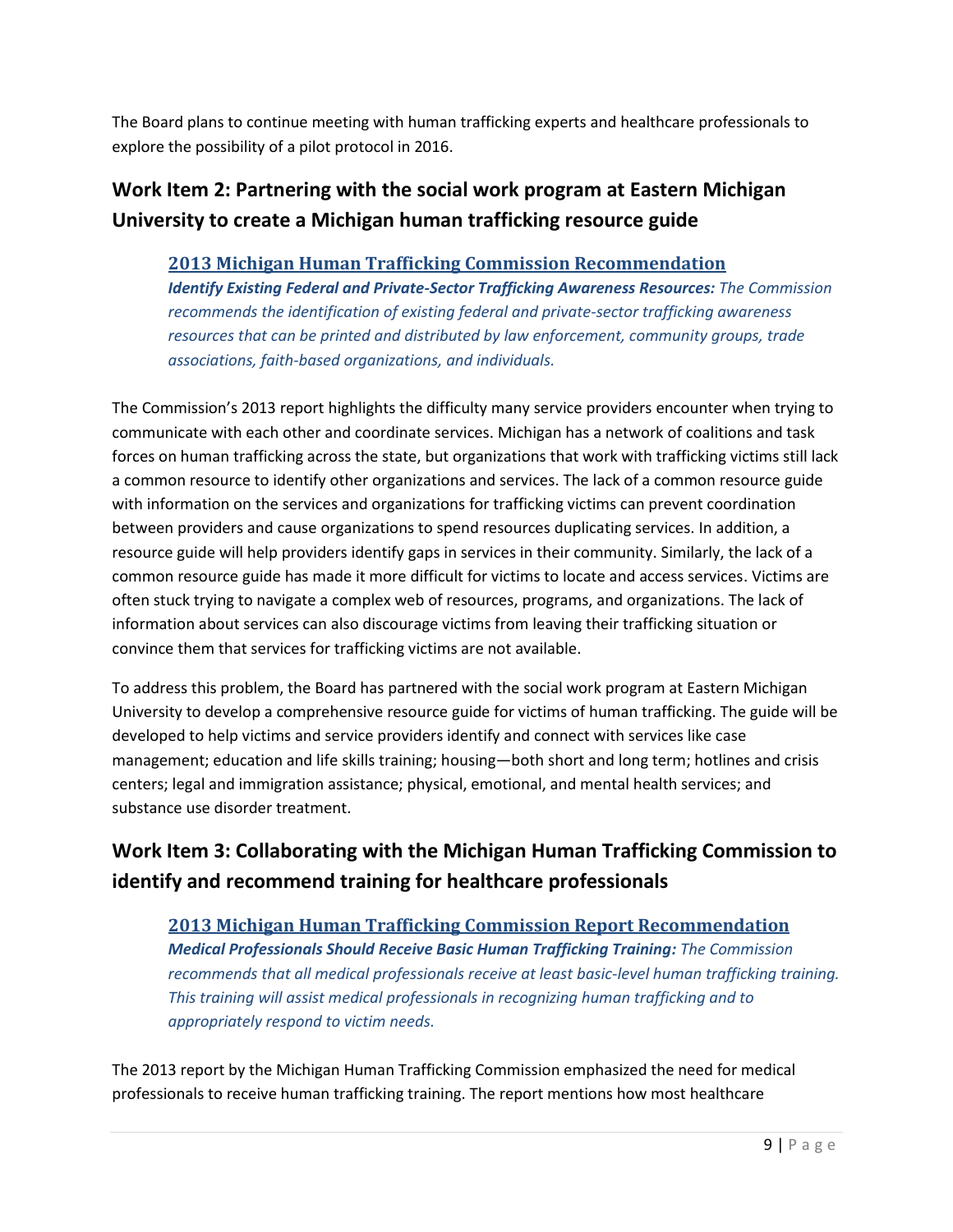professionals without human trafficking training claim to have never treated a trafficking victim, but once they have been trained most realize that they have treated a victim but were not aware of it.

To address this lack of training among healthcare professionals, the Michigan Legislature passed Public Act 343 of 2014 as part of the package of human trafficking-related bills that were signed into law by Governor Snyder in 2014. Public Act 343 required all licensed healthcare professionals to receive training on identifying victims of human trafficking. In addition, the state was required to develop standards for the human trafficking training that healthcare professionals would receive.

As part of the development of standards, the Board has been working with the Michigan Human Trafficking Commission to research existing training for healthcare professionals on the topic of identifying victims of human trafficking. While there are several online trainings for healthcare professionals available on the national level, the Board and Commission did not find a comprehensive online training for healthcare professionals that was specific to Michigan. Because there was no online, Michigan-specific training, the Commission and Board compiled the best practices from national trainings. The groups plan to create an online portal where healthcare professionals (among other professional groups) can find information about human trafficking in Michigan and connect to existing online training by national groups to fulfill Public Act 343's training requirement. The Commission and Board plan to continue exploring the possibility of developing a comprehensive, Michigan-specific online human trafficking training for healthcare professionals.

## **Work Item 4: Collaborating with Children's Protective Services to update and revise the** *Human Trafficking of Children Protocol*

#### **2013 Human Trafficking Commission Report Recommendation**

*Implement the DHS/CPS Human Trafficking of Children Protocol: The Commission commends DHS for the development of its new Human Trafficking of Children Protocol and recommends its full implementation as soon as practicable so CPS social workers and other department personnel can approach child trafficking cases in a manner that is more informed and effective.*

In 2013, Michigan's Children's Protective Services developed a protocol for working with children who were victims of trafficking. The protocol included a list of "red flags" of trafficking, a directory of shelters for children, the procedures for cooperating with law enforcement, and steps for connecting the victim with appropriate services from the community. However, this protocol was created before Michigan passed the package of human trafficking bills in 2014, so the protocol needs to be updated.

A special committee was brought together by Michigan's Children's Protective Services to update the *Human Trafficking of Children* protocol, and several Board members were selected as members of the committee. CPS specifically involved members of the Board in this committee because a section of the protocol that needs to be updated is about the health needs of child victims. Also, Board members on the committee are working to ensure that the process for identifying and accessing community services for child victims is clear and efficient. Members are also working with CPS to make sure its list of providers is current and appropriate for child victims.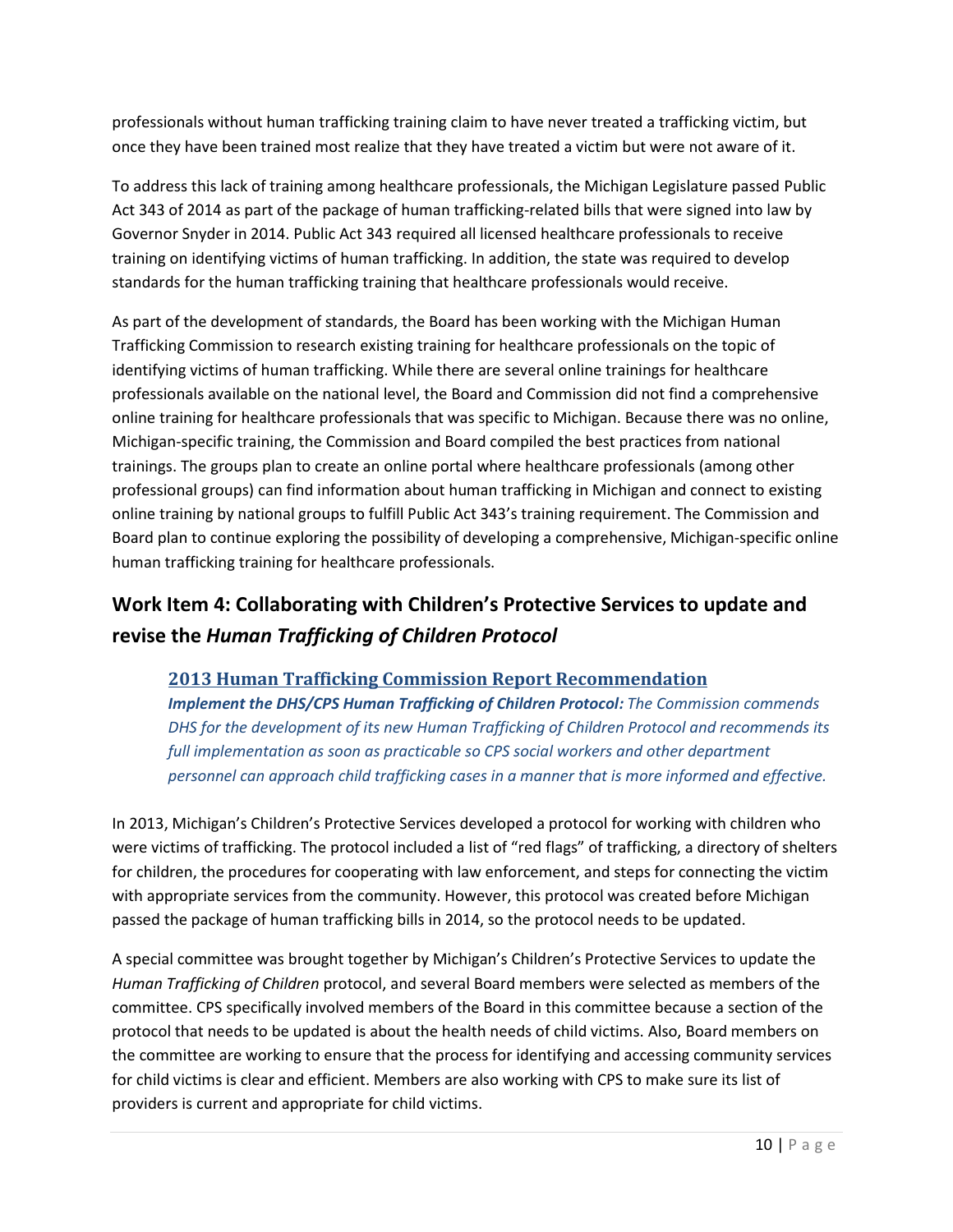#### **Work Item 5: Developing a survey to gather information about victim services**

#### **2013 Human Trafficking Commission Report Recommendation**

*Continue Surveying Michigan-Based Service Providers: Non-governmental organizations should continue to be surveyed in an effort to determine if these organizations are already providing services to victims of human trafficking. For example, homeless shelters may be appropriate survey candidates, though the potential issue of duplicative data is problematic.*

A common problem when working on the issue of human trafficking is a lack of data. Not only is there a lack of accurate data on the prevalence of human trafficking in Michigan, but there is also a lack of information about victim services. There is no up-to-date information on the number of human trafficking victim service organizations, nor is there accurate data on the number of victims being served in Michigan or what services they're using. Organizations like the Human Trafficking Clinic at the University of Michigan or the National Human Trafficking Resource Center are sources of reliable and helpful data about trafficking in Michigan, but Michigan still lacks comprehensive, statewide data on human trafficking.

The 2013 Michigan Human Trafficking Commission recognized that existing data sources represented only the "tip of the iceberg" for victim services and that further work was needed to get a complete picture of the services available in Michigan. In response to this recommendation, the Board is partnering with the Michigan Human Trafficking Commission to jointly produce a victim service provider survey to distribute to a broad range of providers. This survey may include law enforcement and state court personnel, as well. The Board and Commission plan to begin distributing this survey in early 2016.

## **Work Item 6: Organizing a statewide calendar of human trafficking training and education events for healthcare professionals**

#### **2013 Human Trafficking Commission Report Recommendation**

*Identify Existing Federal and Private-Sector Trafficking Awareness Resources: The Commission recommends the identification of existing federal and private-sector trafficking awareness resources that can be printed and distributed by law enforcement, community groups, trade associations, faith-based organizations, and individuals.*

While researching current efforts in Michigan to raise awareness about human trafficking, the Board found several organizations have taken an active role in educating the healthcare community about human trafficking. The organizations that host awareness events and training for healthcare professionals are varied and include victim service providers, community coalitions, and healthcare organizations. For example, Manasseh, a victim service organization in Grand Rapids, regularly provides training to healthcare professionals about providing mental health services for child victims of trafficking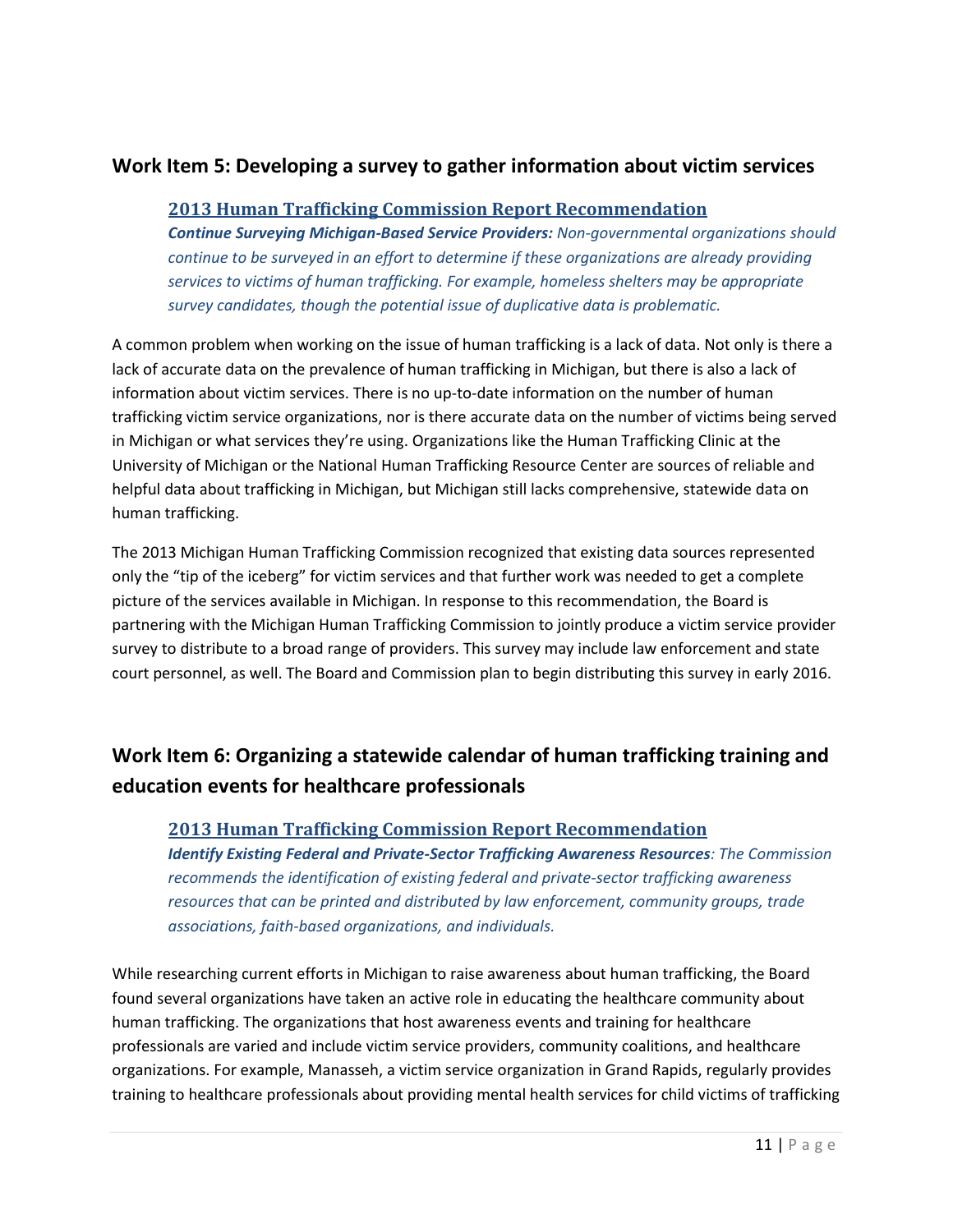while St. John Hospital & Medical Center in Detroit recently hosted a day-long forum for healthcare professionals on the legal and medical implications of human trafficking.

<span id="page-12-0"></span>The amount of training and resources available for healthcare professionals about human trafficking has grown in the past several years, but healthcare professionals lack a centralized location to access these events in their area. As a public body that is charged with improving health services for trafficking victims, the Board decided it would act as this central hub for training information. The Board created a calendar on its webpage to announce upcoming human trafficking events for healthcare professionals across the state. The Board began publicizing events on its webpage in December 2015, and in 2016 it plans to partner with training providers to publicize upcoming human trafficking events to the healthcare community.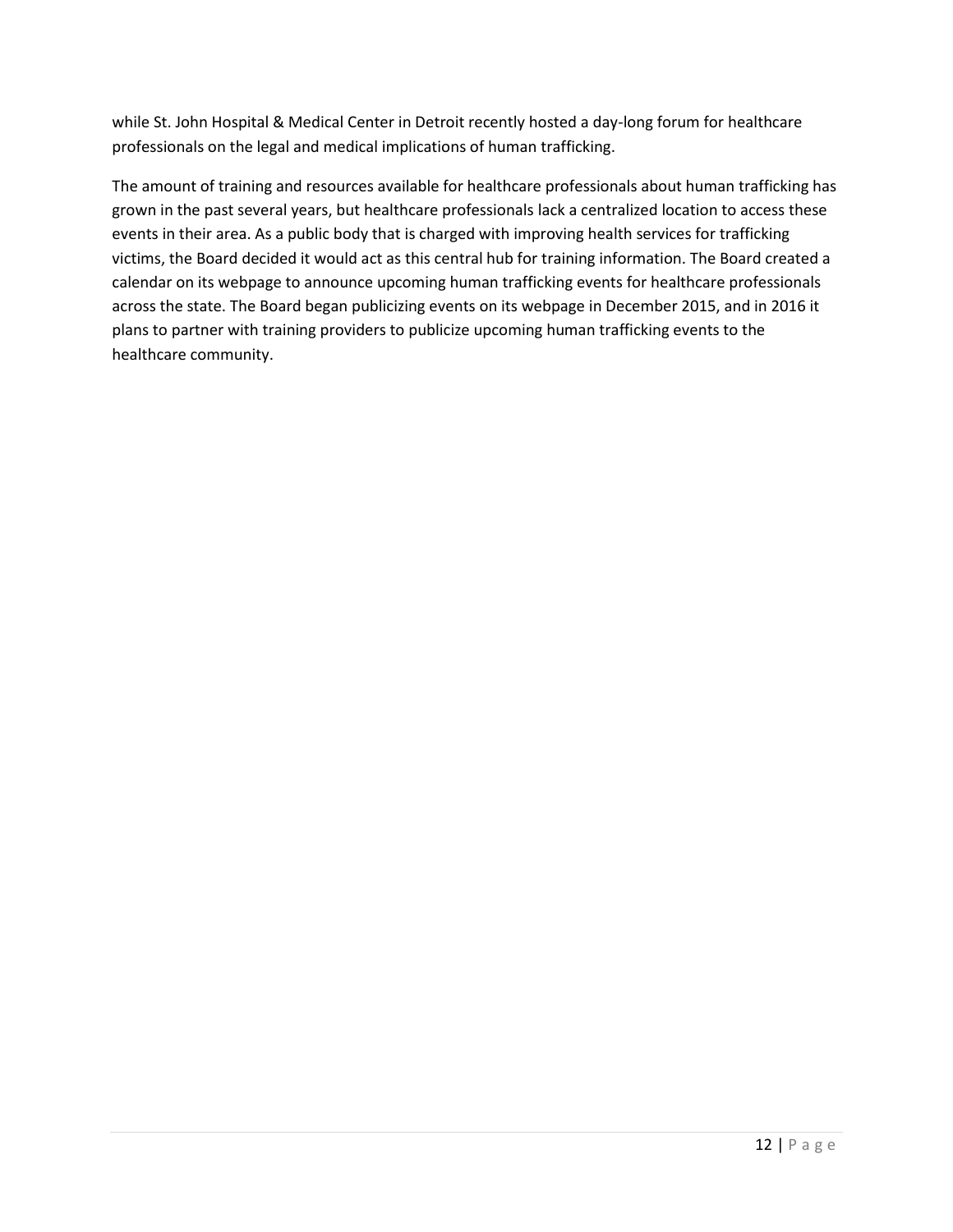# **Recommendations**

## **Develop and implement a standardized human trafficking protocol for hospitals and emergency departments**

In addition to developing a standardized assessment tool, the Board recommends the development and implementation of a human trafficking protocol for hospitals and emergency departments. Once a potential victim is identified, healthcare professionals need to have a set procedure for properly treating the victim. Similar to protocols for domestic violence or child abuse, a human trafficking protocol would include the warning signs of human trafficking, the steps that a healthcare professional must follow for potential treatment, and resources to provide for the victim if they decide not to report their situation to law enforcement.

A standardized human trafficking protocol for hospitals and emergency departments in Michigan would alleviate several issues related to healthcare for victims of trafficking. First, a protocol would improve healthcare professionals' ability to identify victims. Part of the identification portion of the protocol would include a list of approved questions for the healthcare professional to ask if they suspected a patient was a victim of trafficking. As the 2013 Commission's report noted, a protocol could address the issue of underreporting of human trafficking data in hospitals. Across the state, hospitals would be using the same definition of human trafficking and process for identifying victims. In addition, a protocol could dispel the notion that trafficking victims are criminals, and it could help trafficking victims see themselves as victims of a crime, not perpetrators. A protocol could give healthcare professionals the opportunity to let victims know that they are, in fact, victims of a crime and that help is available for them if they would like it.

Second, a protocol would improve the quality and consistency of care for victims. Providing healthcare professionals with clear procedures and approved resources for victims would ensure that victims are receiving a certain level of appropriate trauma-informed, victim-centered care at all hospitals and emergency departments across the state. As it currently stands, the quality of care that a victim receives at a hospital or emergency room is largely dependent on the healthcare professional's individual knowledge of human trafficking and familiarity with local resources.

## **Implement a screening tool for child victims at Child and Adolescent Health Centers**

Child and Adolescent Health Centers are settings where healthcare professionals have the opportunity to interact with child victims of trafficking. The Child and Adolescent Health Center Program is a jointlyrun initiative by the Michigan Department of Health and Human Services and the Michigan Department of Education to provide high-quality, accessible health and mental health services to children and adolescents up to age 21. The program administers 82 clinical and alternative clinical centers, 14 School Wellness Programs, and 4 Behavioral Health Service models throughout the state. Since the Michigan Department of Health and Human Services oversees the program and the Board is housed within the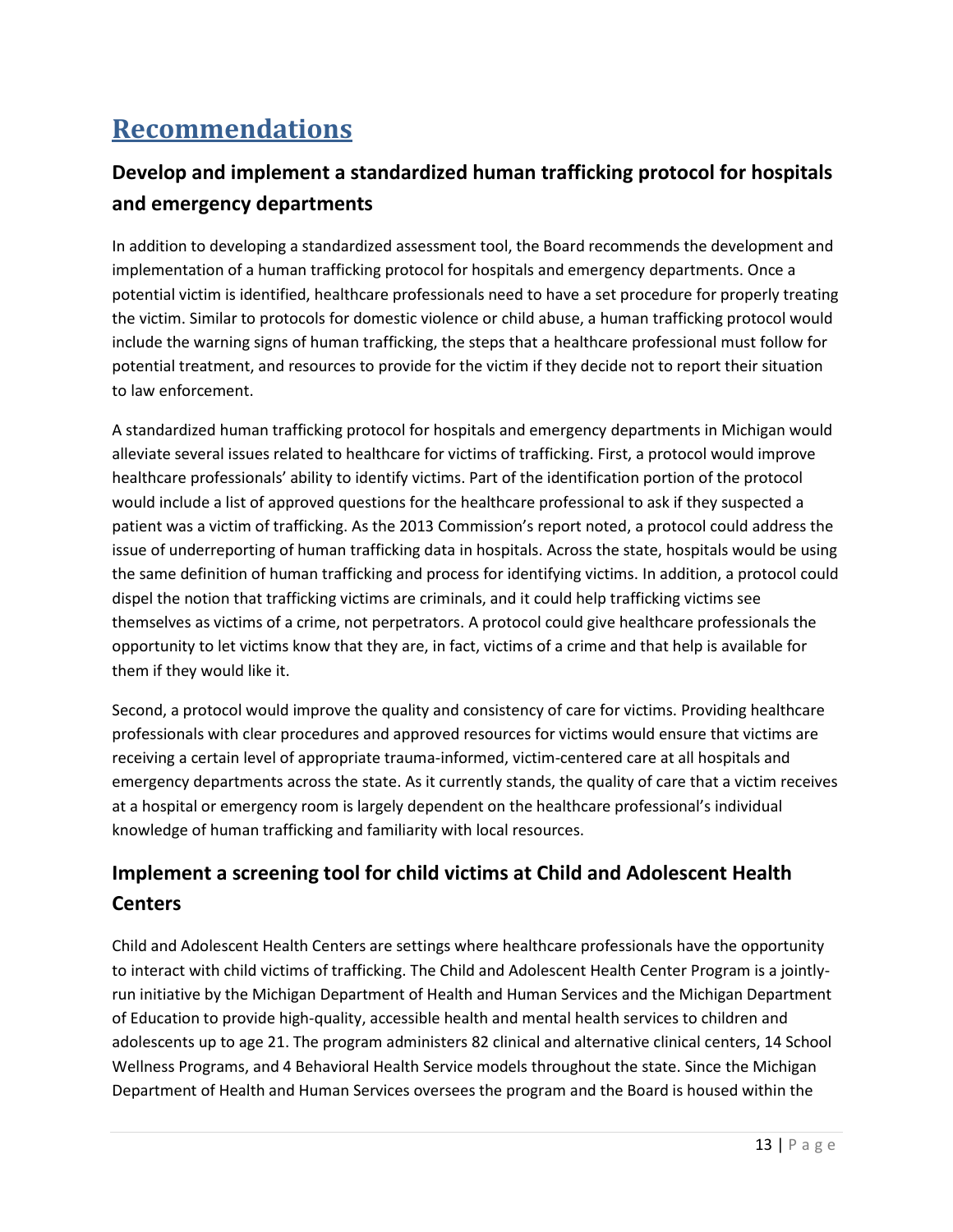Department, there is a natural opportunity to work with the Department on implementing a screening tool for child victims at the centers. A screening tool would be a small list of questions that providers could ask children at their clinics to identify potential victims of trafficking. Similar to implementing a protocol for hospitals, the Board recommends piloting the screening tool at a limited number of sites first to evaluate the tool's effectiveness.

The Board is currently studying a screening tool for child victims of trafficking that was created by Dr. Jordan Greenbaum. Dr. Greenbaum, a leading healthcare expert on child victims of trafficking, developed a six-item screen for possible child commercial sexual exploitation/sex trafficking. The Board recommends piloting a tool like this at Child and Adolescent Health Centers.

## **Improve training for mental health professionals and create a directory of mental health professionals with expertise on human trafficking**

The burgeoning body of research studying the health effects of human trafficking suggests that most victims of human trafficking require some form of mental healthcare. Unfortunately, most mental healthcare professionals have not been educated on the unique needs of a trafficking victim. Patients may have a difficult time accessing a mental healthcare professional with experience treating victims, and many organizations who work with victims are not aware of mental healthcare professionals in their area who have experience working with victims.

To address these issues the Board recommends two actions. First, the Board recommends the development of more training specifically for teaching mental health professionals how to treat victims of trafficking. While training for health professionals, in general, about human trafficking is becoming more widespread, the Board has found that relatively few mental health professionals have received training related to the mental health effects of trafficking. Second, the Board recommends creating a directory of mental healthcare professionals who have expertise in treating victims of trafficking. A directory could help victims and organizations access appropriate mental health treatment.

# **Partner with state healthcare organizations and associations to create a coordinated statewide human trafficking awareness campaign for healthcare professionals**

The Board recommends working with healthcare organizations, associations, societies, etc. to develop a coordinated statewide campaign dedicated to raising awareness among healthcare professionals about human trafficking. One possibility for increasing awareness among healthcare professionals in Michigan is to connect with existing public awareness campaigns or events. For example, in 2015 President Obama declared January as Human Trafficking Prevention Month, and each year January 11 is recognized as Human Trafficking Awareness Day across the nation (including Michigan). The Board and partner groups could launch their campaign during this time and connect with other human trafficking awareness events and campaigns to improve publicity.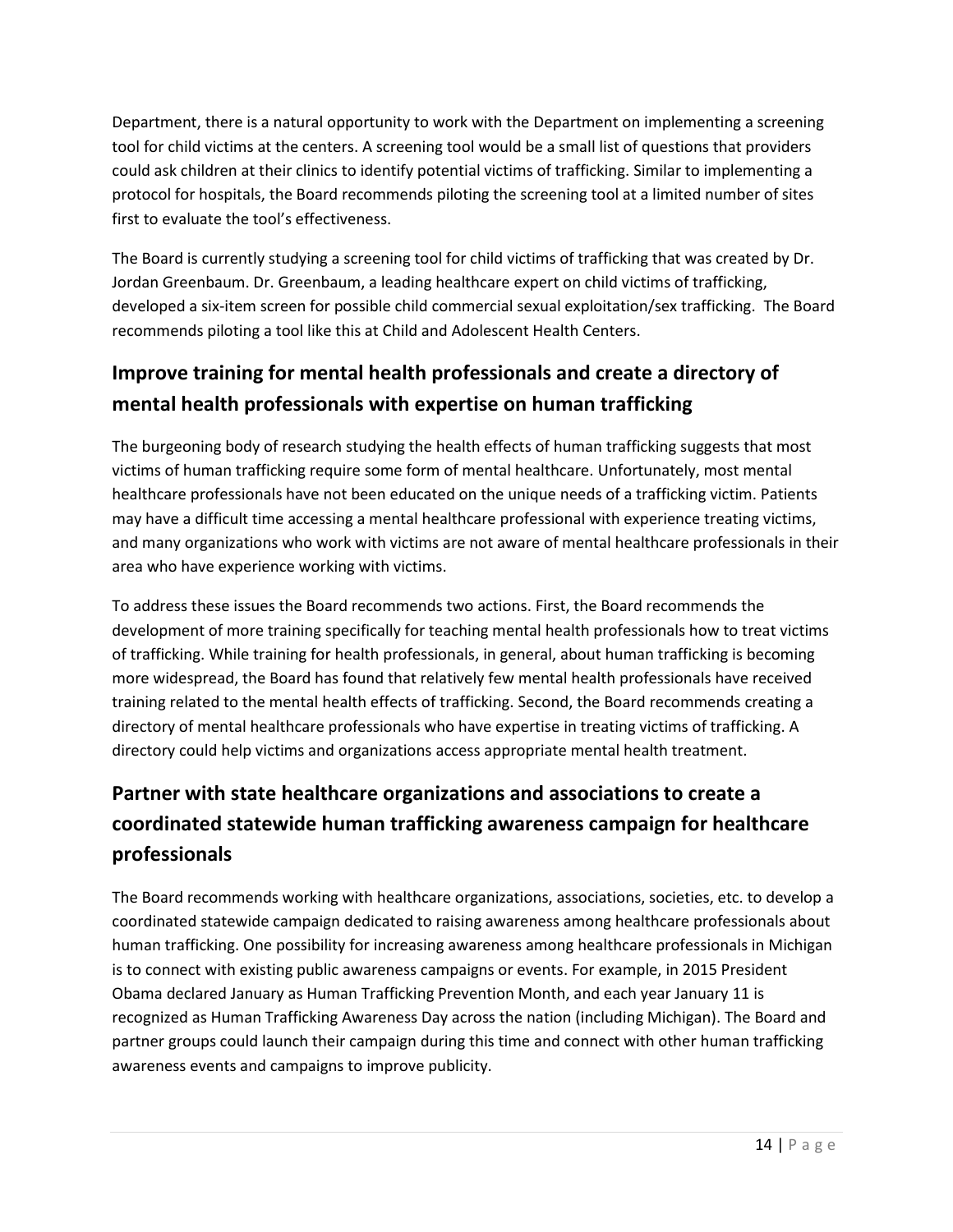## **Create a directory of shelters and housing locations that are properly trained to work with victims of trafficking.**

Finding adequate emergency housing for trafficking victims is one of the most common problems mentioned by those who work with victims. Victims of trafficking have unique needs, and emergency shelters for homelessness or domestic violence, for example, may not be appropriate places for them. Victim service organizations, healthcare providers, law enforcement, and other groups working with victims need to know where they can refer trafficking victims who are in need of emergency shelter. The number of emergency shelters trained to serve trafficking victims has increased since the 2013 Michigan Human Trafficking Commission report mentioned the issue of housing, but most victims and providers still have trouble finding information about what emergency housing options are available. The Board recommends creating a directory of shelters and other emergency housing locations that have appropriate facilities and training for assisting victims. A directory should make it easier for victims and providers to access and connect with shelters in their area.

#### **Improve access to life skills training for victims aging out of youth programs**

Another area of need mentioned by victims and service providers was the lack of life skills training for young adult victims. Victims who are aging out of youth residency programs for trafficking victims need to be equipped with the basic skills to live healthy, independent lives. An important aspect of the basic life skills training should be to teach victims about healthy habits and what resources are available for them to address their mental, emotional, and physical health needs. The Board recommends victim service providers work with local clearinghouses, like United Way 2-1-1, to identify life skills training in their area. Service providers could partner with organizations in their community offering life skills training to help young adult victims access these trainings.

#### **Work with MSHDA to improve access to housing assistance for trafficking victims**

The Michigan State Housing Development Authority (MSHDA) has resources available for people who are experiencing homelessness or those at risk for experiencing homelessness. MSHDA considers human trafficking victims to be individuals who are at risk or experiencing homelessness, so victims are eligible to receive this housing assistance. MSHDA's assistance can help trafficking victims find a new private residence away from their trafficker.

The Board recommends partnering with MSHDA to educate field workers and community partners about providing housing assistance to victims of human trafficking. In addition, victim service providers need to be made aware of the housing assistance from MSHDA that trafficking victims can receive.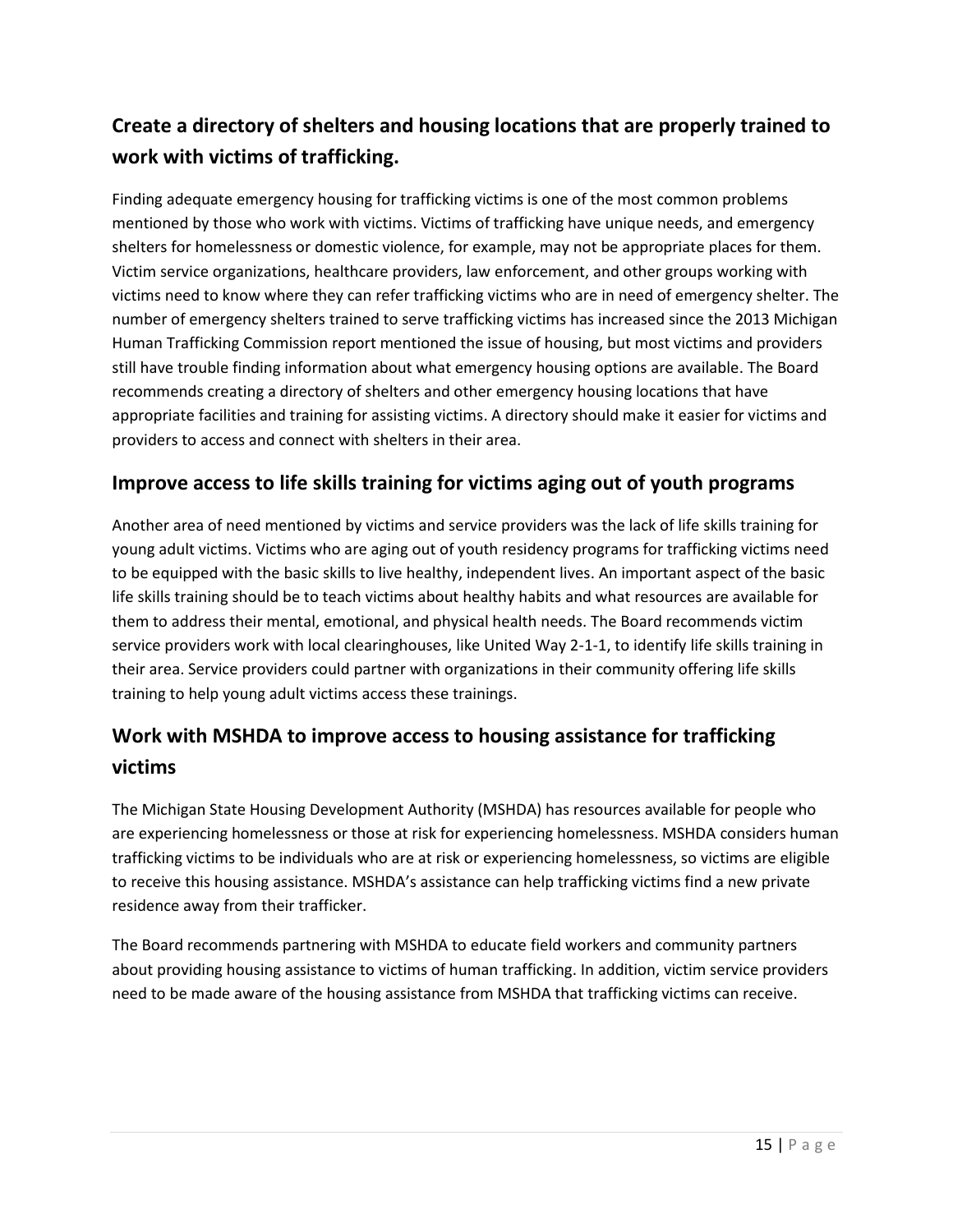#### **Create and distribute a resource guide for victims**

Victims of human trafficking in Michigan need a simple, clear resource guide of the services that are available to them. One of the biggest issues with providing services for victims is a lack of coordination or knowledge of services in a community. Victims are forced to spend time and energy bouncing between organizations to receive services. This lack of coordination is a major barrier to services for victims, and they may be pulled back into their trafficking situation if they cannot find the support and resources they need. Other states like Ohio and Tennessee have created thorough, yet easy-tounderstand resource guides for trafficking victims, which may provide a helpful example for Michigan's guide.

The Board is currently developing a resource guide with the social work program at Eastern Michigan University, but it still needs to collaborate with state and regional coalitions of victim service providers on distributing the guide once it is created.

#### **Partner with substance Use Disorder Treatment Programs to Develop a Coordinated Service Plan for Trafficking Victims**

Many victims of human trafficking need treatment for substance use disorder when they leave their trafficking situation. Often, traffickers will use addiction as a method of recruitment and control of victims. Traffickers will use drugs as a means of compelling victims with an addiction into commercial sex work or forced labor. In addition, many victims may develop a substance use disorder as a way of coping with the trauma of human trafficking.

Because substance use can be a method for traffickers to control victims, treatment is one of the first and most important needs for many victims when trying to leave their trafficker. Victims and service providers who spoke with the Board stressed the difficulty they face in accessing affordable, safe, and trauma-informed substance use disorder treatment programs. Through speaking with providers and victims, the Board identified several important barriers to treatment:

- 1) Treatment facilities may be at capacity and cannot take any more clients
- 2) Information on available treatment options is limited and difficult to locate for both victims and victim service organizations
- 3) Many victims do not have health insurance, so treatment programs can be too expensive
- 4) Facilities lack trauma-informed programming designed to meet the unique needs of trafficking victims

The Board recommends partnering with members of the substance use disorder treatment field to develop a plan for improving access to services. The Board recommends including representatives from substance use disorder treatment facilities, the Michigan Department of Health and Human Services, victim service organizations, and survivors in this workgroup.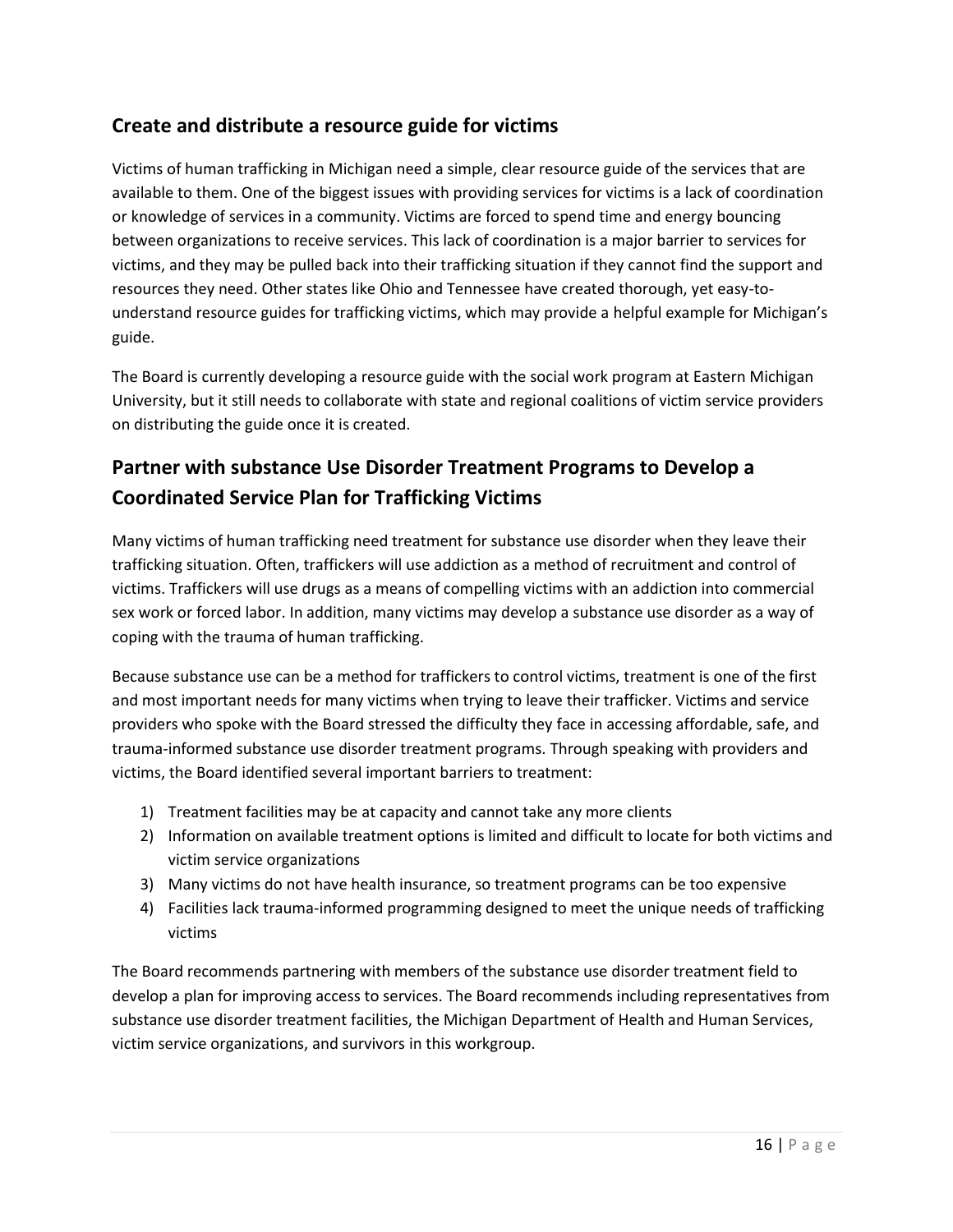## **Encourage victim service providers to list themselves externally on the National Human Trafficking Resource Center's website**

The National Human Trafficking Resource Center is one of the most widely-used resources for connecting victims with services in their area. To locate services, victims and advocates can either call the National Human Trafficking Resource Center's help line or use their website's service locator function. Unfortunately, while the hotline has a private directory of more than 70 groups in Michigan who are involved with anti-trafficking efforts or victim services, the online service locator lists only seven organizations for Michigan, all of which are located in the state's southeast region. Therefore, online users have access to only a fraction of the services available to them. To be listed on the Resource Center's website, organizations must complete a separate application and go through a background check to ensure they offer quality services. The problem is service providers may not be aware of this separate application and background check process.

The Board recommends organizing a statewide effort to encourage service providers to list themselves publicly on the National Human Trafficking Resource Center's website. Members of the board spoke with the National Human Trafficking Resource Center about the lack of resources for Michigan listed on their site, and they mentioned recent efforts in Wisconsin to address the same issue. Several state agencies in Wisconsin partnered to convene a statewide meeting with service providers to teach them about the importance of being listed on the center's website. Michigan should follow this example and conduct a similar statewide meeting with victim service providers.

## **Partner with Michigan's Human Trafficking Court to ensure court-ordered services for trafficking victims are trauma-informed and victim-centered**

In 2014, Michigan's State Court Administrative Office partnered with the Human Trafficking Law Clinic at the University of Michigan to pilot a Human Trafficking Specialty Court in Washtenaw County. The court was created to change the way the criminal justice system views people who have been charged with crimes like prostitution. One of the changes for the specialty court was to assess individuals who have been charged with prostitution for signs that they are a victim of human trafficking. For individuals who were determined to be victims of trafficking, the court would offer a diversion program that included legal assistance, mental health services, and substance use disorder treatment rather than incarceration. Those who were placed into the diversion program worked with a treatment team including a case manager, judge, substance use disorder treatment facility representative, and peer support specialist—to develop a treatment plan for the individual.

The Board recommends partnering with Washtenaw County's Human Trafficking Specialty Court and the Human Trafficking Law Clinic at the University of Michigan to help courts across Michigan offer traumainformed and victim-centered services for trafficking victims. While the Human Trafficking Specialty Court in Washtenaw County was the first court to offer a diversionary program to trafficking victims, several "safe harbor" laws passed by the Michigan legislature in late 2014 have given every court in the state the opportunity to offer a treatment program to victims of trafficking. Public Act 334 of 2014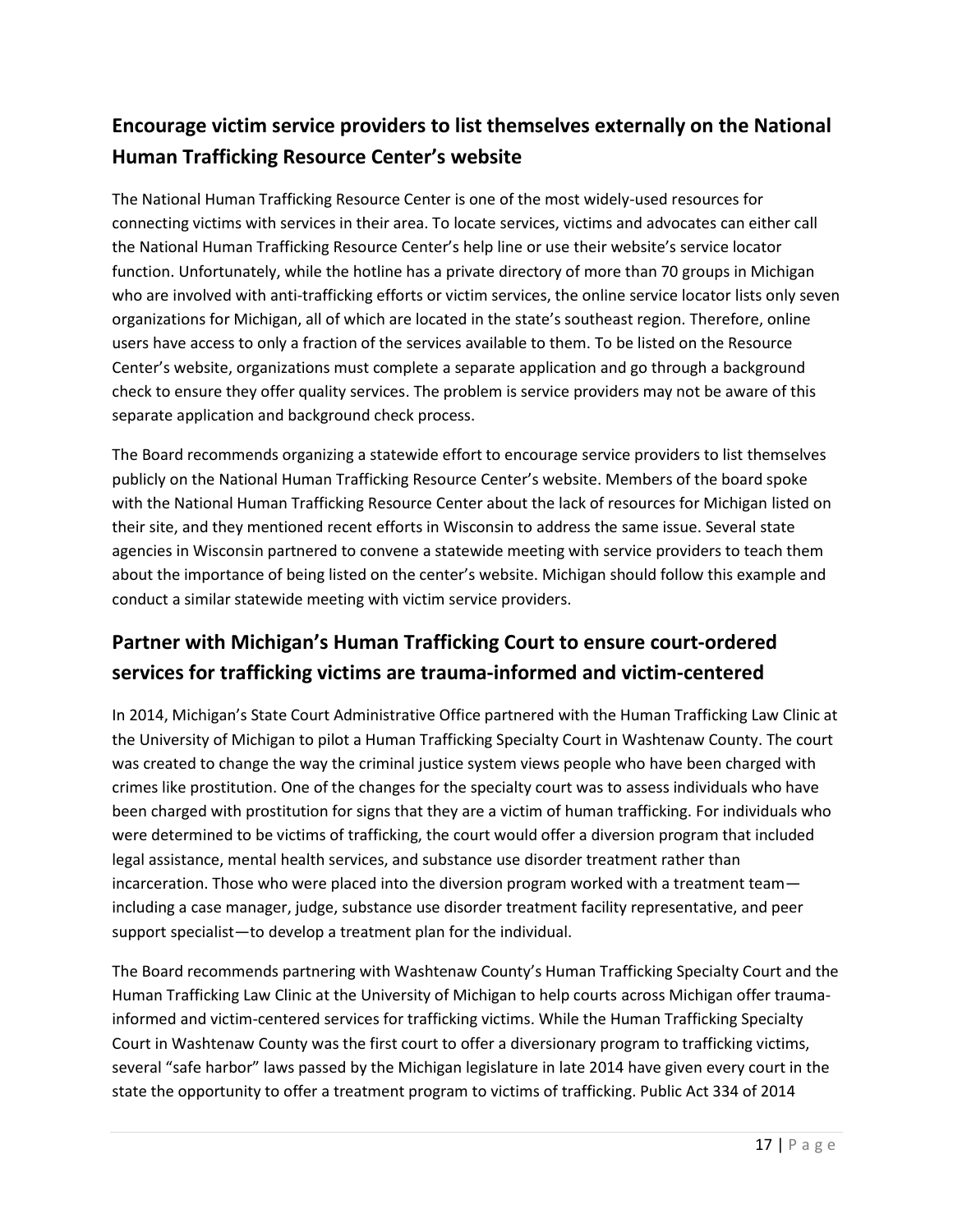allows courts to defer entering a judgment of guilt and order mandatory mental health and substance use disorder treatment if an individual who is convicted of prostitution can show the court they are a victim of trafficking. Likewise, Public Act 336 of 2014 allows for some minor sex trafficking victims to maintain protection from prostitution charges if they agree to participate in court-ordered treatment. In both cases, the Board wants to ensure that the same level of appropriate, needs-based services that were ordered by the Human Trafficking Specialty Court in Washtenaw County are being ordered by all courts across Michigan that work with victims of trafficking.

# **Work with current labor trafficking awareness efforts to educate healthcare professionals on the health effects of labor trafficking**

Labor trafficking is often left out of the public discourse surrounding human trafficking. Media attention, public awareness campaigns, and victims services regarding human trafficking may only focus on sex trafficking, without mentioning that labor trafficking is another form of human trafficking. In addition to sex trafficking, labor trafficking is also a problem in Michigan, and labor trafficking victims have unique needs that should be addressed. It is important for health professionals to know about the health effects and "red flags" associated with labor trafficking.

The Board recommends partnering with groups that are currently raising awareness about labor trafficking to educate health professionals about the health consequences and indicators of labor trafficking. To encourage collaboration between groups, the Board recommends partnering with state agencies and non-governmental organizations that work with populations that are at a heightened risk for labor trafficking to develop educational materials for health professionals. If there are labor trafficking awareness campaigns already under way in Michigan, the board should find ways to work together and offer guidance on raising awareness in the healthcare community.

# **Identify federal grants and other funding sources for improving health services for trafficking victims**

<span id="page-18-0"></span>The Board recommends creating a group dedicated to identifying potential sources of funding for improving health services for victims. In the last several years, federal agencies like the Department of Health and Human Services, the Department of Labor, and the Department of Justice have offered grants dedicated to improving services for victims of trafficking. For example, in September 2015 the Department of Justice announced \$44 million in grant funding to support anti-human trafficking efforts and to help connect trafficking victims with services across the country, including \$1.5 million to the Michigan State Police and Salvation Army to support law enforcement and victim services efforts in southeast Michigan. The Boards wants to encourage and facilitate innovation and collaboration in victim services by researching grants and informing eligible providers about funding opportunities.